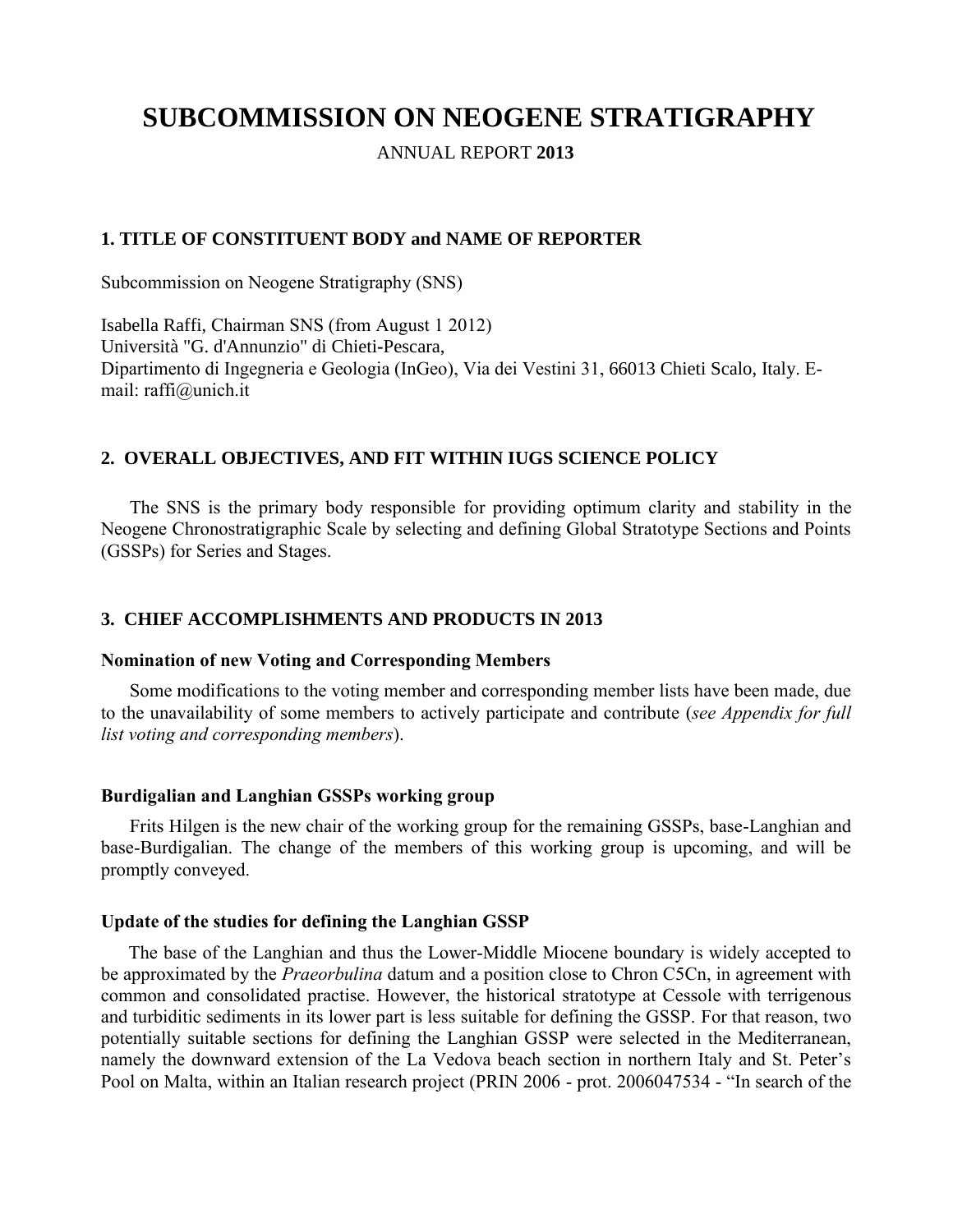Global Stratotype Sections and Points of the Burdigalian and Langhian Stages and paleoceanographic implications").

Research papers directed at selecting the most suitable section and guiding criterion for defining the Langhian GSSP were published in a special volume of Stratigraphy in 2011. These papers dealt with the integrated magnetobiostratigraphy (Iaccarino et al., 2011; Turco et al., 2011). Ongoing studies are focussed on the stable isotope stratigraphy, and cyclostratigraphy and astronomical tuning of these sections. These are considered important criteria for defining GSSPs in the Neogene. The younger La Vedova beach section has been studied in detail and an astronomical tuning established (Hüsing *et al*., 2010). Also the downward extension covering the interval for defining the GSSP looks promising from an orbital tuning perspective (Iaccarino *et al*., 2009). A preliminary astronomical tuning and astrobiochronology have been established for the alternative St. Peter's Pool section on Malta (Lirer *et al*., 2009). Evidently, both sections have their strong and weak points and are complementary to each other, with La Vedova having a higher quality magnetostratigraphy and St. Peter's Pool a better preservation of the calcareous plankton. The latter is important for biostratigraphy and stable isotopes.

Moreover, in 2013 these sections have been extended further into the Burdigalian.

**3b.** No major publications of subcommission work

#### **3c. CHIEF PROBLEMS ENCOUNTERED IN 2013**

As already stated in the previous 2012 Report, a problem that remains is the possible lack of suitable sections in the Mediterranean for defining the Burdigalian GSSP. This is certainly the case if we prefer to have the Burdigalian GSSP defined in an astronomically tuned deep marine section in the Mediterranean that directly underlies the geologic time scale. The SNS chair will suggest to the new members of Langhian/Burdigalian WG to take into consideration the alternative option to have this boundary defined in (I)ODP cores. Hopefully, a decision about this issue should be made in the coming years.

## **4. OBJECTIVES AND WORK PLAN FOR NEXT YEAR (2014):**

The study of the two potential boundary stratotype sections of La Vedova and St. Peter's Pool for defining the Langhian GSSP will be continued and focus on the astronomical tuning of the sections and the construction of a stable isotope record for St. Peter´s Pool. It is anticipated that a workshop will be held as soon as the two studies will be completed. Following these studies a decision regarding which section and criterion are most suitable for defining the Langhian GSSP should be possibly made in 2014. The search for suitable sections and/or cores for defining the Burdigalian GSSP will continue.

## **5. SUMMARY OF EXPENDITURES IN 2013:**

| Credit on Nov 2012 | Euro | 3968,35 |
|--------------------|------|---------|
| Credit on Nov 2013 | Euro | 4610,74 |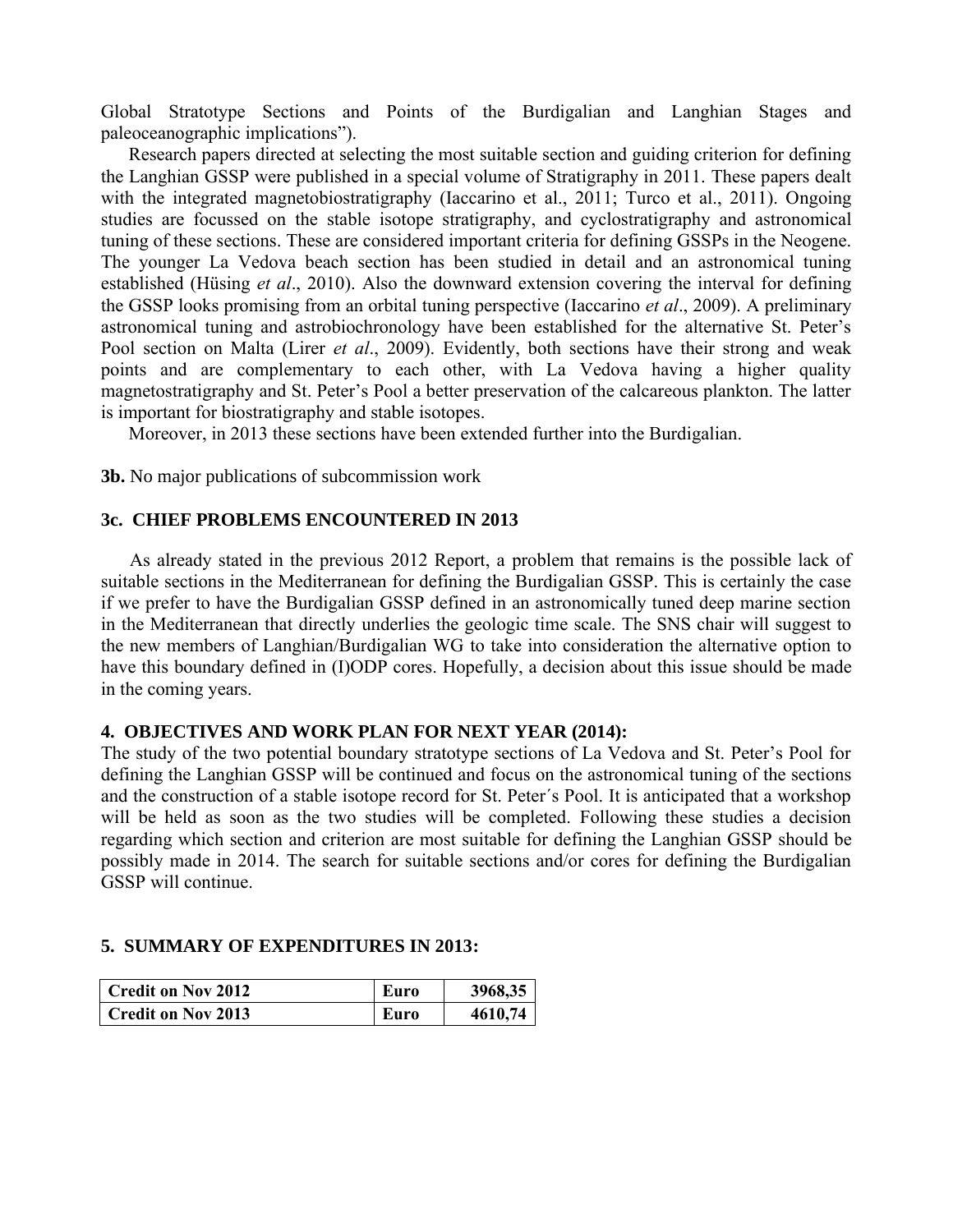# **6. BUDGET REQUESTS AND ICS COMPONENT FOR 2014**

Field trip to suitable section for the definition of base-Burdigalian Euro 1500 Website updating Euro 500

\*\*\*\*\*\*\*\*\*\*\*\*\*\*\*\*\*\*\*\*\*\*\*\*\*\*\*

# **APPENDIX**

# **7. SUMMARY OF MAIN ACCOMPLISHMENTS OVER PAST FIVE YEARS (2009-2013)**

#### *2009*

Publication of papers by members of SNS on the Quaternary issue (Aubry et al., 2009; McGowran et al., 2009; Van Couvering et al., 2009). Publication in Episodes about the formal definition of the Serravallian GSSP (Hilgen et al., 2009). Ongoing research on La Vedova and St. Peter's Pool sections.

#### *2010*

Preparation of several papers on the two candidate sections for defining the Langhian GSSP for publication in a special volume of Stratigraphy, on the historical stratotype of the Langhian, and on the taxonomic concept of *Praeorbulina*.

## *2011*

Publication of papers about potential Langhian GSSP sections in a special volume of Stratigraphy. Preparation of the Neogene chapter (ATNTS2012) of the GTS2012 (Hilgen et al., 2012, in press).

## *2012*

Publication of the Neogene chapter ATNTS2012 in GTS2012 (Hilgen et al., 2012). Publication of a new Neogene calcareous nannofossil zonation (Backman et al., 2012).

#### *2013*

Presentation of a new Paleogene calcareous nannofossil zonation at the STRATI 2013 Congress in Lisbon (by I. Raffi et al.). The paper will be submitted for publication before the end of 2013.

## **8. OBJECTIVES AND WORK PLAN FOR NEXT 2 YEARS (2014-2015)**

Organization of a workshop on the selection of boundary criteria and sections for defining the 2 remaining stage boundaries in the Miocene, namely the base-Langhian and the base-Burdigalian. Potentially suitable sections in the Mediterranean region that may serve as Langhian GSSP have been identified (La Vedova; St. Peter's Pool). Crucial questions to be addressed during the work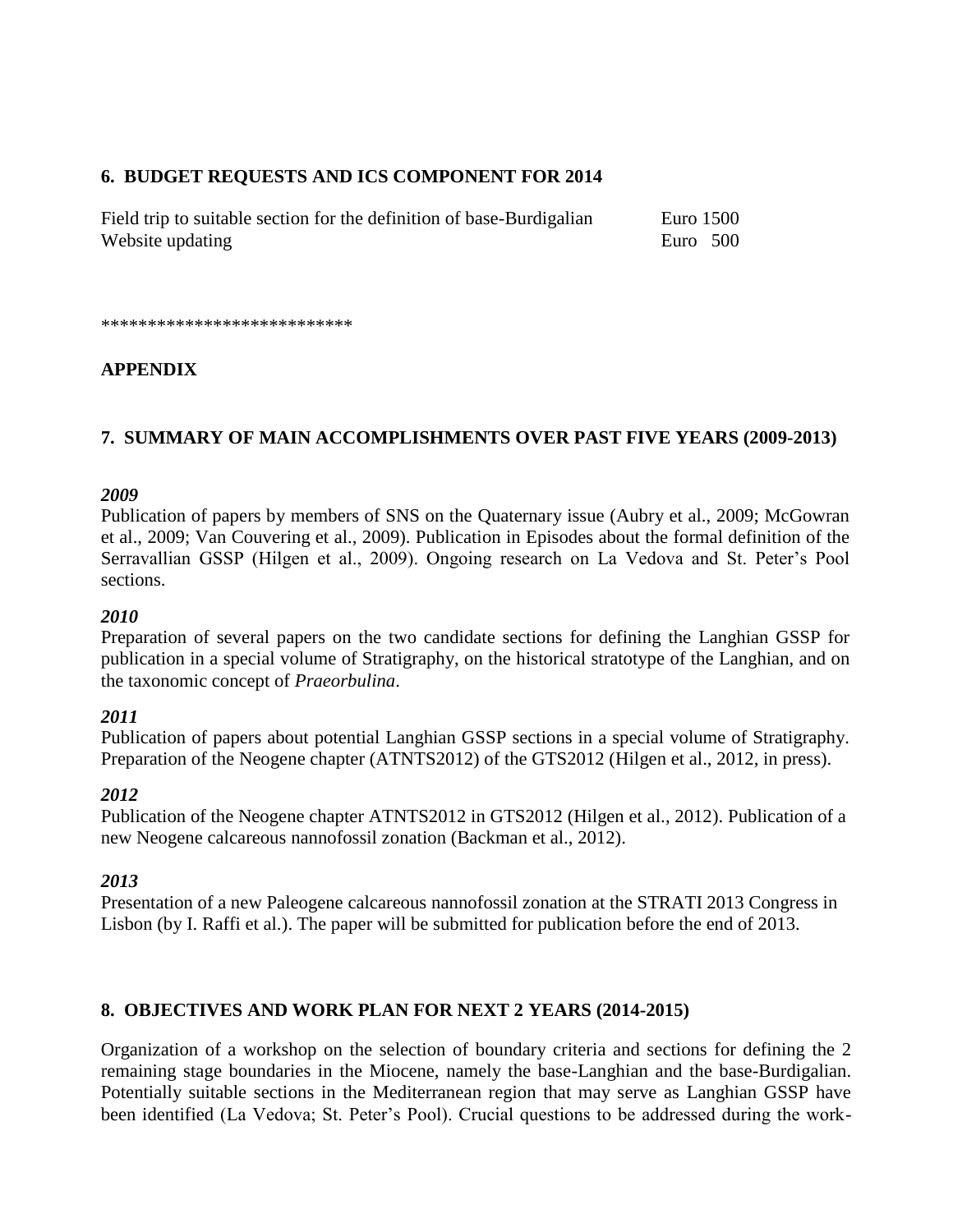shop are: 1) which section is most suitable to be proposed as Langhian GSSP, 2) which prime guiding criterion should be selected, and 3) should we abandon the ambition of having the Burdigalian GSSP directly tied within an astrochronologic framework in order to have the GSSP defined in a Mediterranean land-based section, or should we define this GSSP in drilled ODP sequences at Ceara Rise or any other tuned sequence drilled by (I)ODP.

Selection of most suitable section/ODP core and guiding criteria for defining the Langhian and Burdigalian GSSPs, and writing of proposals for the Langhian and Burdigalian GSSPs in 2014- 2015.

## **9. ORGANIZATION AND SUBCOMMISSION MEMBERSHIP**

The SNS is a subcommission of the ICS, founded in 1971. Reference is made to the annual report of 1995 for a brief historical resume of the SNS. The subcommission has four regional committees (Mediterranean, Pacific, Atlantic and Nordic) and keeps close contacts with the Russian Neogene Commission chaired by Prof. Yuri B. Gladenkov. Apart from the executive bureau, the SNS has 22 voting members and 24 corresponding members (*see Appendix for full list of officers and voting and corresponding members*). The SNS has presently one active working group for defining the GSSP remaining for the Langhian and Burdigalian chaired by Frits Hilgen. The change of the members of this working group is upcoming, and will be promptly conveyed. The SNS web site [\(www.sns.unipr.it\)](http://www.sns.unipr.it/) is under renovation and will be published within December 2013. Support for the SNS comes from the Chairman's Institution in Italy (Università degli Studi "G. d'Annunzio di Chieti-Pescara). The Secretary's Institution in Parma (Università degli Studi di Parma) will host the SNS web-site.

## **9a. CURRENT OFFICIERS, VOTING AND CORRESPONDING MEMBERS**

## *Subcommission officers (from August 1, 2012)*

**Chairman**: Isabella Raffi, [Dipartimento di Ingegneria e Geologia,](http://www.unich.it/unichieti/portletlocator/ContattoOrganizzazione_details?path=/BEA%20Repository/132035) Università degli Studi "G. d'Annunzio" di Chieti-Pescara, Campus Universitario, Via dei Vestini 31, 66013 Chieti Scalo, Italy. E-mail: [raffi@unich.it](mailto:raffi@unich.it)

**Vice Chairmen**: Prof. Kenneth Miller. [Department of Earth and Planetary Sciences,](http://geology.rutgers.edu/) Rutgers University, State University of New Jersey, 610 Taylor Rd., Piscataway, NY 08854-8066, USA. Email: kgm@rci.rutgers.edu

**Secretary**: Elena Turco, Dipartimento di Fisica e Scienze della Terra "Macedonio Melloni", Universita' degli Studi di Parma, Parco Area delle Scienze 157A, 43124, Parma, Italia. Email:elena.turco@unipr.it

## *Voting Members*

Aubry, M.P., USA, [aubry@rci.rutgers.edu](mailto:aubry@rci.rutgers.edu) Backman, J., Sweden, [backman@geo.su.se](mailto:backman@geo.su.se) Berggren, W. A., USA, [wberggren@whoi.edu](mailto:wberggren@whoi.edu) Bernor, R., USA, [rbernor@howard.edu](mailto:rbernor@howard.edu)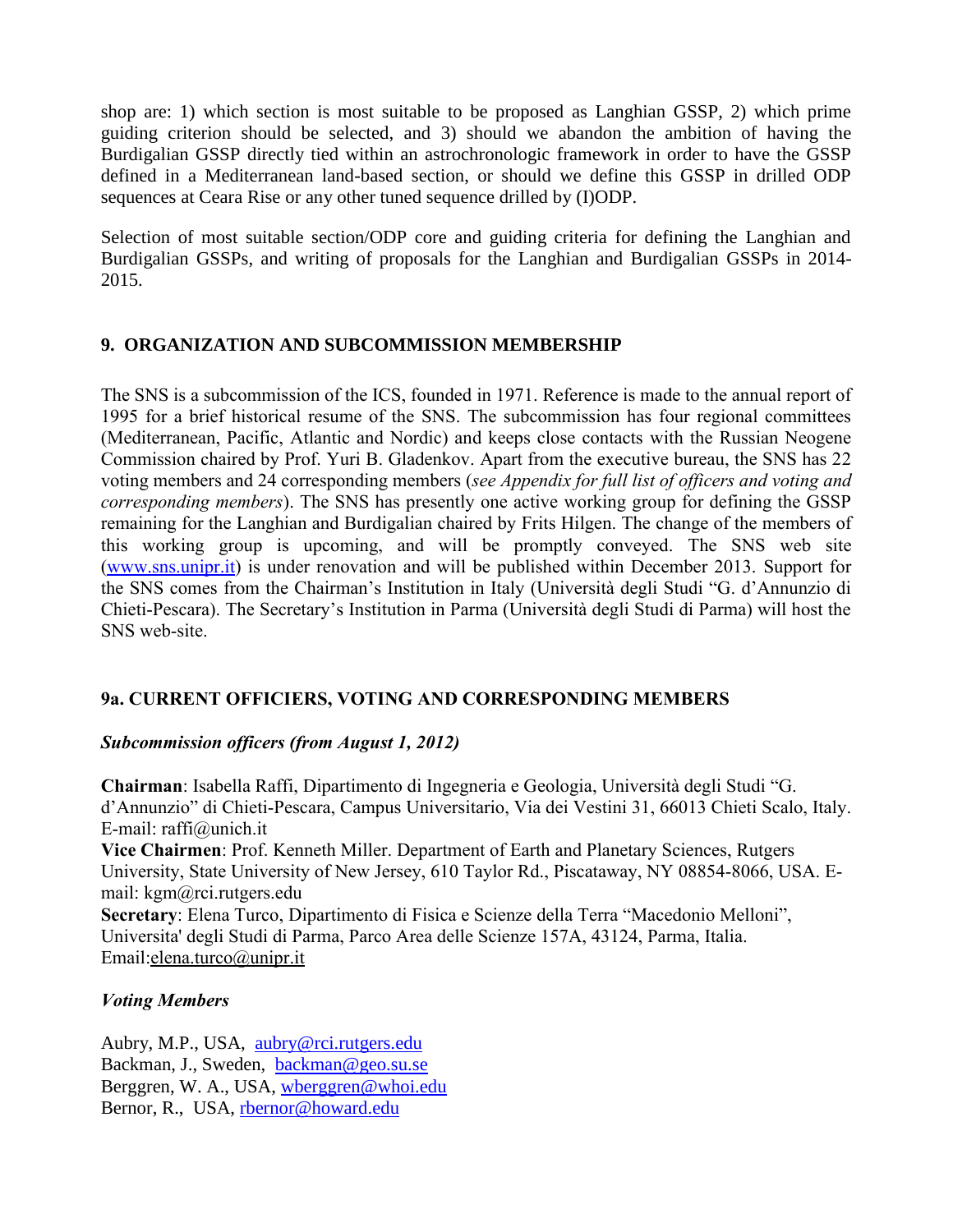Beu, A. G., New Zealand, [a.beu@gns.cri.nz](mailto:a.beu@gns.cri.nz) Gladenkov, Y. B., Russia, [gladenkov@ginras.ru](mailto:gladenkov@ginras.ru) Hilgen, F. J., The Netherlands, [f.j.hilgen@uu.nl](mailto:f.j.hilgen@uu.nl) Nishi, H., Japan, [hnishi@m.tohoku.ac.jp](mailto:hnishi@m.tohoku.ac.jp) Hodell, D., UK, [dah73@cam.ac.uk](mailto:dah73@cam.ac.uk) Iaccarino, S. M., Italy, [iaccarin@unipr.it](mailto:iaccarin@unipr.it) Kent, D. V., USA, [dvk@rci.rutgers.edu](mailto:dvk@rci.rutgers.edu) Miller, K. G., USA, [kgm@rci.rutgers.edu](mailto:kgm@rci.rutgers.edu) Pälike, H., Germany, [hpaelike@marum.de](mailto:hpaelike@marum.de) Pearson, P., UK, [PearsonP@cardiff.ac.uk](mailto:PearsonP@cardiff.ac.uk) Piller, W. E., Austria, [Werner.piller@uni-graz.at](mailto:Werner.piller@uni-graz.at) Raffi, I. [raffi@unich.it](mailto:raffi@unich.it) Rook, L., Italy, [lorenzo.rook@unifi.it](mailto:lorenzo.rook@unifi.it) Sierro, F. J., Spain, [sierro@usal.es](mailto:sierro@usal.es) Tian, J., China, [tianjun@tongji.edu.cn](mailto:tianjun@tongji.edu.cn) Turco, E., Italy, [elena.turco@unipr.it](mailto:elena.turco@unipr.it) Vai, G. B., Italy, [giambattista.vai@unibo.it](mailto:giambattista.vai@unibo.it) Van Couvering, J., USA, [vanc@micropress.org](mailto:vanc@micropress.org)

#### *Corresponding Members*

Barron J., USA, [jbarron@usgs.gov](mailto:jbarron@usgs.gov) Beltran C., France, [catherine.beltran@upmc.fr](mailto:catherine.beltran@upmc.fr) Billups K., USA, [kbillups@udel.edu](mailto:kbillups@udel.edu) Cahuzac, B., France, [b.cahuzac@ufr-termer.u-bordeaux1.fr](mailto:b.cahuzac@ufr-termer.u-bordeaux1.fr) Di Stefano A., Italy, [distefan@unict.it](mailto:distefan@unict.it) Drinia H., Greece, [cntrinia@geol.uoa.gr](mailto:cntrinia@geol.uoa.gr) Edwards L. E., USA, [leedward@usgs.gov](mailto:leedward@usgs.gov) Foresi L. M., Italy, [luca.foresi@unisi.it](mailto:luca.foresi@unisi.it) Holbourn A., Germany, [ah@gpi.uni-kiel.de](mailto:ah@gpi.uni-kiel.de)  Hudackova, N., Slovakia, [hudackova@nic.fns.uniba.sk](mailto:hudackova@nic.fns.uniba.sk) Janssen, A. W., Malta, [ajanssen@go.net.mt](mailto:ajanssen@go.net.mt) Janssen, R., Germany, [Ronald.Janssen@senkenberg.de](mailto:Ronald.Janssen@senkenberg.de) Kovac, M., Slovakia, [kovacm@fns.uniba.sk](mailto:kovacm@fns.uniba.sk) Mein, P., France, [mein@univ-lyon1.fr](mailto:mein@univ-lyon1.fr) Montanari, A., Italy, [sandro.ogc@fastnet.it](mailto:sandro.ogc@fastnet.it) Mudie, P., Canada, [pmudie@agc.bio.ns.ca](mailto:pmudie@agc.bio.ns.ca) Nagymarosy, A., Hungary, [gtorfo@ludens.elte.hu](mailto:gtorfo@ludens.elte.hu) Pichezzi, R., Italy, rita.pichezzi@apat.it Raymo, M. E., USA, [raymo@ldeo.columbia.edu](mailto:raymo@ldeo.columbia.edu) Rio, D., Italy, [domenico.rio@unipd.it](mailto:domenico.rio@unipd.it) Roveri, M., Italy, [marco.roveri@unipr.it](mailto:marco.roveri@unipr.it) Smolka, P. P., Germany, [smolka@uni-muenster.de](mailto:smolka@uni-muenster.de) Stoykova, K., Bulgaria, [stoykova@geology.bas.bg](mailto:stoykova@geology.bas.bg) Thunell, R., USA, [thunell@geol.sc.edu](mailto:thunell@geol.sc.edu)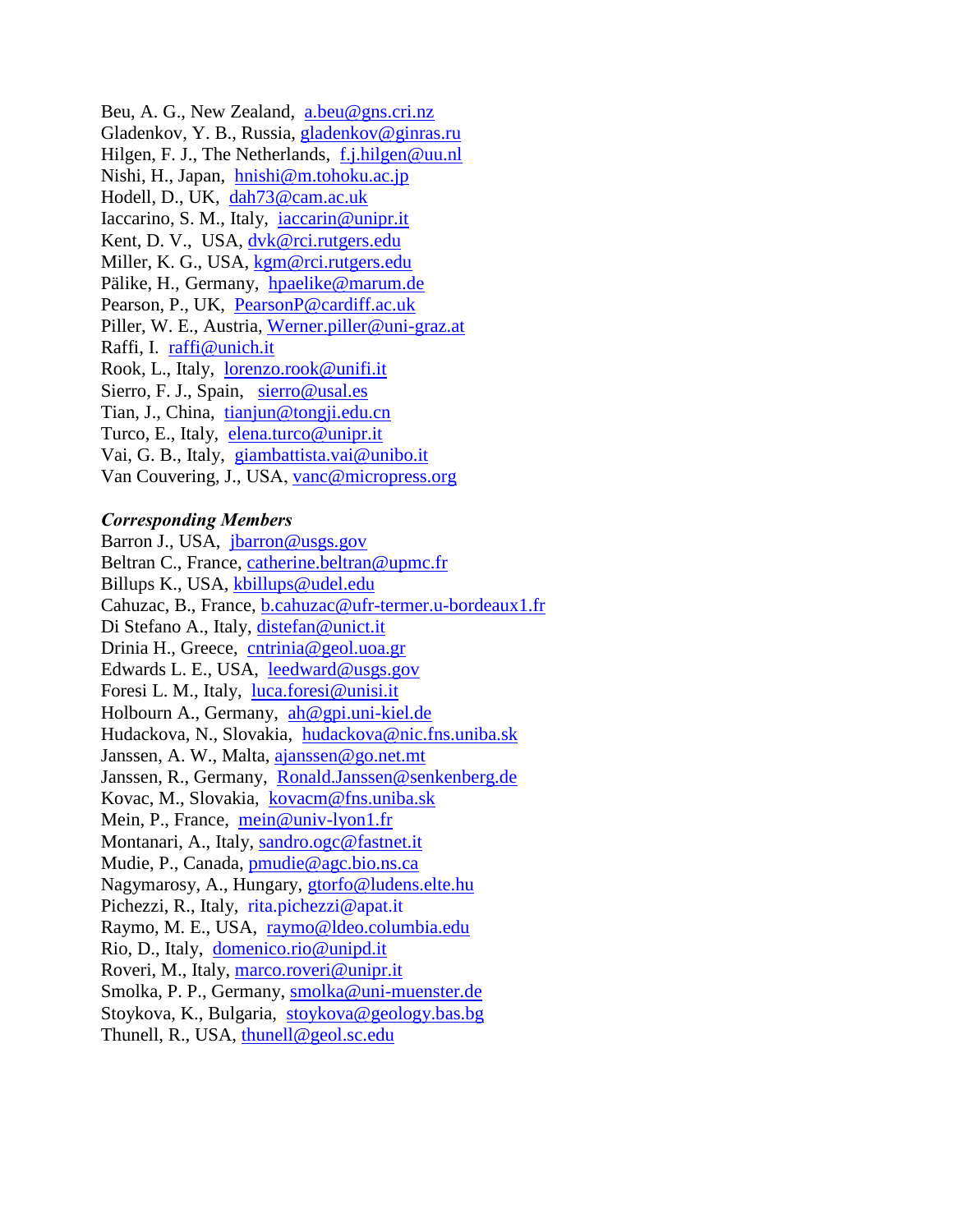# **9c. INTERFACES WITH OTHER INTERNATIONAL PROJECTS**

There is a close link with (I)ODP because of its important role in the development of integrated time scales for the Neogene, in testing the global correlation potential of bio-events, and in a better understanding of climate and ocean history during this time span.

There is even a link with the activity of the EARTHTIME-EU Research Networking Programme (RNP), that is part of a broader international initiative "EARTHTIME: a community-based scientific effort aimed at sequencing Earth history through an integrated geochronologic and stratigraphic approach".